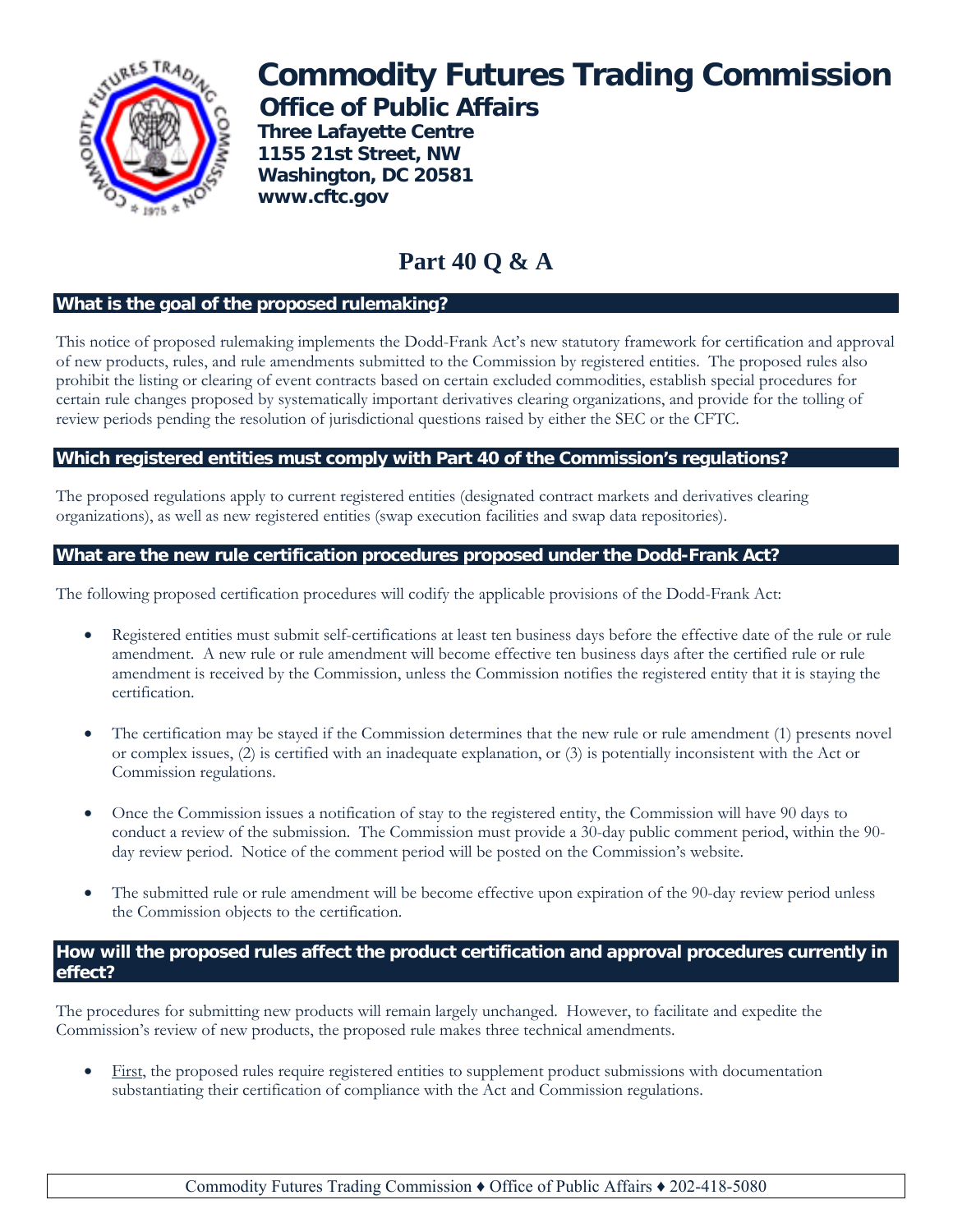- Second, the proposed rules require registered entities to certify that they have undertaken a due diligence review of contract terms and conditions. The Commission would like to confirm, for example, that registered entities account for legal conditions or constraints that may materially impact trading of the product.
- Third, to ensure prompt notice to market participants and to increase transparency, the proposed rules require registered entities to certify that copies of their product submissions are posted on their websites at the time of the filing.

#### **How will the proposed rules affect the rule approval procedures currently in effect?**

The procedures for submitting a new rule or rule amendment for prior approval will remain largely unchanged. However, Commission proposes two amendments:

- To ensure prompt notice to market participants and to increase transparency, the proposed rule requires registered entities to certify that copies of their rule submissions are posted on their websites at the time of the filing.
- In addition, the Commission proposes to codify applicable provisions of Section 745 of the Dodd-Frank Act, which establishes a new standard for the review of new rules or rule amendments. The Commission must approve a new rule or rule amendment unless the rule or rule amendment is inconsistent with the Act or Commission regulations.

#### **What are the special certification procedures for systemically important derivatives clearing organizations?**

The Commission proposes to require systemically important derivatives clearing organizations ("SIDCOs") to provide 60-day advance notice of any proposed changes to rules, procedures or operations that could "materially affect the nature or level of risks" presented by the SIDCO.

- The notice must to describe (1) the nature of the rule change, (2) the expected effects on risks to the SIDCO, its clearing members, and the market, and (3) how the SIDCO plans to manage expected risks.
- The Commission may object to a proposed rule or rule amendment at any time within the 60-day notice and review period if the submission is not consistent with the Act or Commission regulations.
- If a SIDCO determines that a proposed rule is not material and therefore does not file an advance notice—but the Commission determines that the change is material—the Commission may require the SIDCO to withdraw the proposed change and to resubmit the rule with 60-day advance notice to the Commission.
- The Commission may extend the review period for an additional 60 days if the proposed change raises novel or complex issues.

#### **Which proposed changes to rules, procedures, or operations "materially affect the nature or level of risks" presented by the SIDCO?**

The Commission will determine whether a particular change to a rule, procedure, or operation is "material" on a case-by-case basis. Generally, any rule change that the SIDCO expects to substantially affect the performance of clearing or settlement functions or the overall nature or level of risk presented by the SIDCO may be "material." These rules may affect, for example, financial resources, participant and product eligibility, risk management, settlement or procedures, default procedures, disaster recovery, or governance.

#### **Are all event contracts prohibited under the proposed regulations?**

No. Pursuant to Section 745(b) of the Dodd-Frank Act, the Commission proposes to prohibit the listing, trading, or clearing of certain products that are based on excluded commodities and that involve terrorism, assassination, war, gaming, or an

Commodity Futures Trading Commission ♦ Office of Public Affairs ♦ 202-418-5080